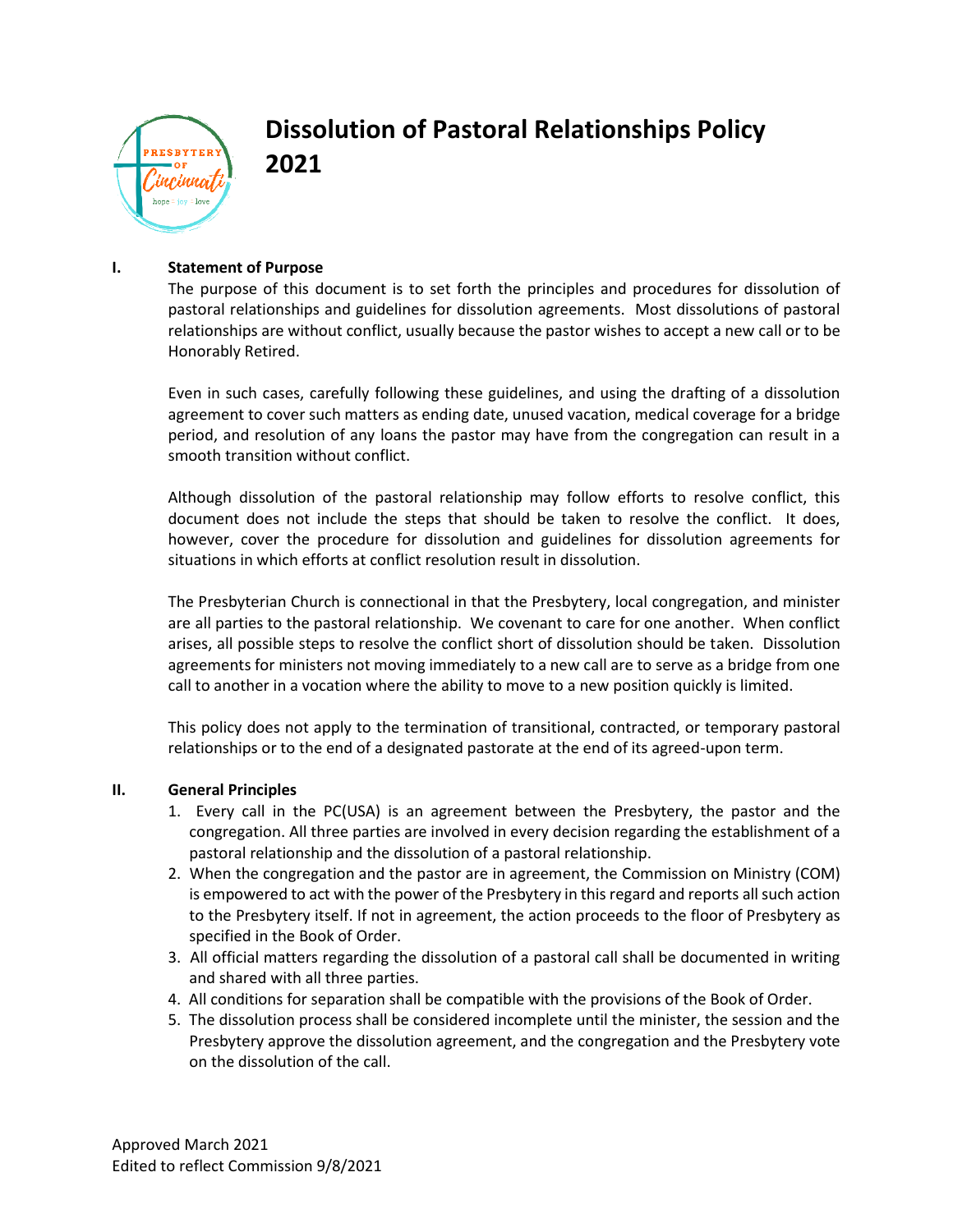#### **III. Book of Order**

The relevant provisions of the Book of Order are:

G-2.0901 Congregational Meeting: An installed pastoral relationship may be dissolved only by the Presbytery. Whether the minister of the Word and Sacrament, the congregation, or the Presbytery initiates proceedings for dissolution of the relationship, there shall always be a meeting of the congregation to consider the matter and to consent, or decline to consent, to dissolution.

G-2.0902 Pastor, Co-Pastor or Associate Pastor Requests: A pastor, co-pastor, or associate pastor may request the Presbytery to dissolve the pastoral relationship. The minister of the Word and Sacrament must also state her or his intention to the session. The session shall call a congregational meeting to act upon the request and to make recommendations to the Presbytery. If the congregation does not concur, the Presbytery shall hear from the congregation, through its elected commissioners, the reasons why the Presbytery should not dissolve the pastoral relationship. If the congregation fails to appear, or if its reasons for retaining the relationship are judged insufficient, the request may be granted, and the pastoral relationship dissolved.

G-2.0903 Congregation Requests: If any congregation desires the pastoral relationship to be dissolved, a procedure similar to G-2.0902, above, shall be followed. When a congregation requests the session to call a congregational meeting to dissolve its relationship with its pastor, the session shall call the meeting and request the Presbytery to appoint a moderator for the meeting. If the pastor does not concur with the request to dissolve the relationship, the Presbytery shall hear from him or her the reasons why the Presbytery should not dissolve the relationship. If the pastor fails to appear, or if the reasons for maintaining the relationship are judged insufficient, the relationship may be dissolved.

G-2.0904 Presbytery Action: The Presbytery may inquire into reported difficulties in a congregation and may dissolve the pastoral relationship if, after consultation with the minister of the Word and Sacrament, the session, and the congregation, it finds the church's mission under the Word imperatively demands it.

#### **IV. Process for Dissolution**

The need for dissolution of the pastoral relationship comes about for a variety of reasons and the procedures and the nature of financial arrangements may vary with the reasons for dissolution. The goal in each instance is fairness to all parties in light of the reason(s) for dissolution.

#### **A. Minister seeks dissolution**

1. Personal reasons or to receive a new call

When a minister seeks to dissolve the pastoral relationship for personal reasons or to receive a new call the minister shall make the request to the Presbytery by notice in writing to the chair of the Commission on Ministry and the Executive Presbyter, and shall advise the session.

2. Conflict with congregation

If efforts to resolve a conflict with the congregation result in the minister seeking to dissolve the pastoral relationship, the minister shall make the request to the Presbytery by notice in writing to the chair of the Commission on Ministry and the Executive Presbyter, and shall advise the session.

#### **B. Congregation seeks dissolution.**

#### 1. Reduction in force

Dissolution because of the elimination of a position, budget reduction, for other circumstances due to no fault of the minister, is at the discretion of the congregation, upon recommendation of the session and with the approval of Presbytery. When the session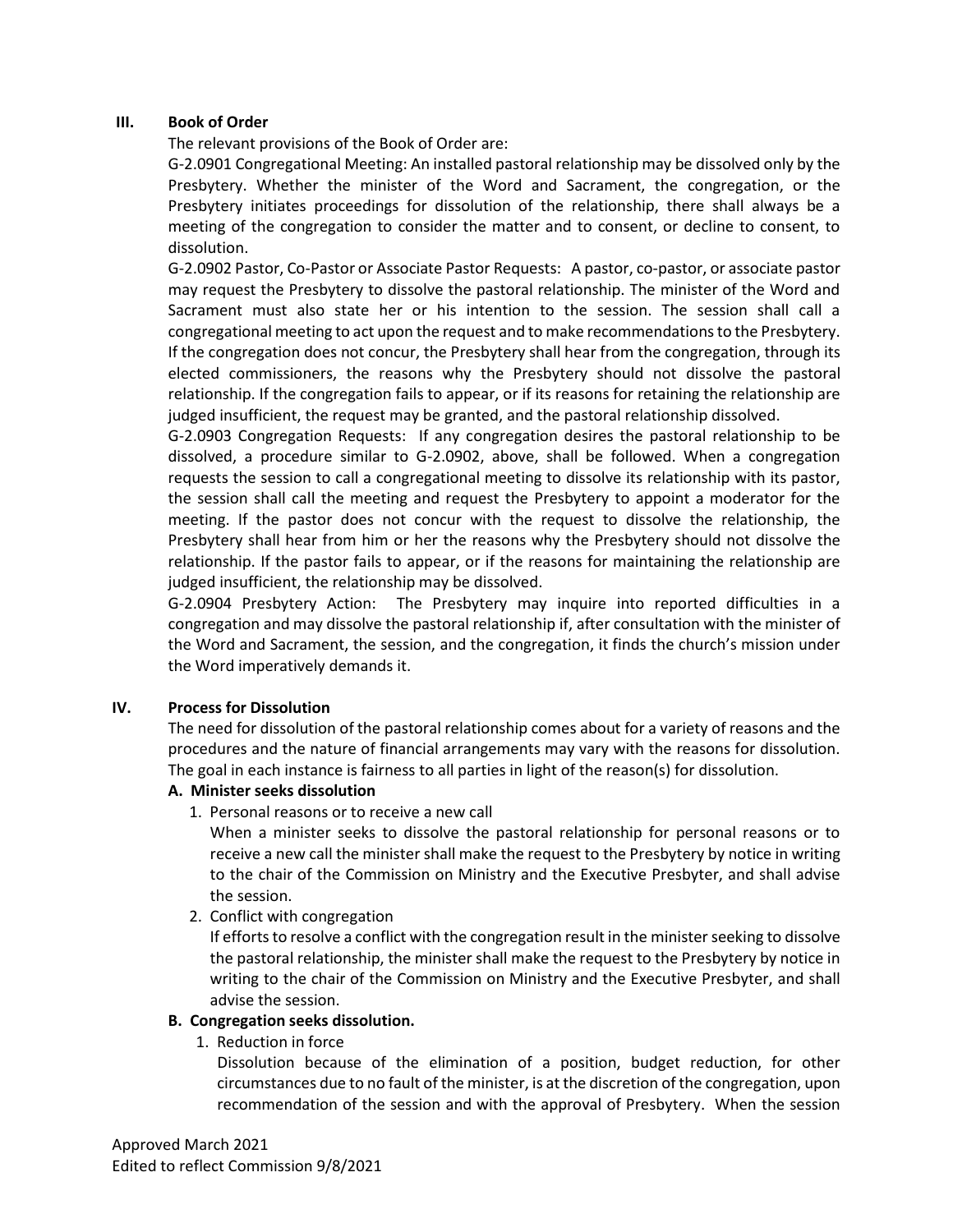determines that it will recommend such a dissolution to the congregation it shall send notice in writing to the chair of the Commission on Ministry and the Executive Presbyter.

2. Conflict with minister

If efforts to resolve a conflict with the minister result in the session recommending to the congregation that it dissolve the pastoral relationship, the session shall send notice in writing to the chair of the Commission on Ministry and the Executive Presbyter.

3. Cause

Dissolution for cause shall include, but is not limited to: documented unsatisfactory performance, abuse or misconduct, neglect in the care and use of church property or funds, conduct inconsistent with Presbytery standards or ordination vows.

- a. Issues regarding performance of clergy shall be addressed by session in performance reviews. Documentation shall be clear, thorough and substantial.
- b. The Commission on Ministry is available to assist sessions in designing and implementing a process for evaluation and review. The Presbytery is also available for consultation and counsel in conflict situations.
- c. Only after all reasonable attempts at resolution have failed should termination negotiations begin. Separation for cause shall be clearly documented and thoroughly substantiated. The policies and procedures for dissolution for cause spelled out herein shall be followed in a consistent manner. All meetings, conversations and agreements in this process shall be documented in a written form.
- d. Pastor Emeritus/Emerita shall not be granted to a pastor terminated for cause.

## **C. Presbytery seeks dissolution**

1. Conflicts requiring Presbytery involvement

If there are serious difficulties within the life of a congregation, the Presbytery may help seek reconciliation through a variety of methods. An Administrative Commission may be formed for the purpose of settling such difficulties. The Administrative Commission shall then follow the directives of the Book of Order and make appropriate recommendations to the Presbytery. These recommendations may include the dissolution of the pastoral relationship and/or the assuming of original jurisdiction of the church by the Administrative Commission. The Commission may also recommend to the congregation the terms of a severance agreement with the minister.

2. Urgent need for dissolution

The Commission on Ministry may decide that it will recommend to the Presbytery that a pastoral relationship be dissolved immediately. In such cases, the minister will be interviewed by the COM and be given an opportunity to present his or her case and will be informed of the Commission's recommendation. The minister will be advised that the Presbytery must vote on such a recommendation and that the minister will be given an opportunity to address the Presbytery on his or her own behalf.

3. Sexual misconduct

In cases of sexual misconduct, the Sexual Misconduct Policy of the Presbytery and the provisions of the Book of Order will be followed.

# **D. Death in Service**

In the event of the death of the pastor, if they are eligible for Board of Pensions death or retirement benefits, the salary and allowable benefits of that person shall be continued by the congregation to the spouse or dependent for three months from the date on which death occurs or until the Board of Pension death and retirement benefits commence. If they are not eligible for BOP benefits, ordinarily the congregation shall continue the salary and benefits to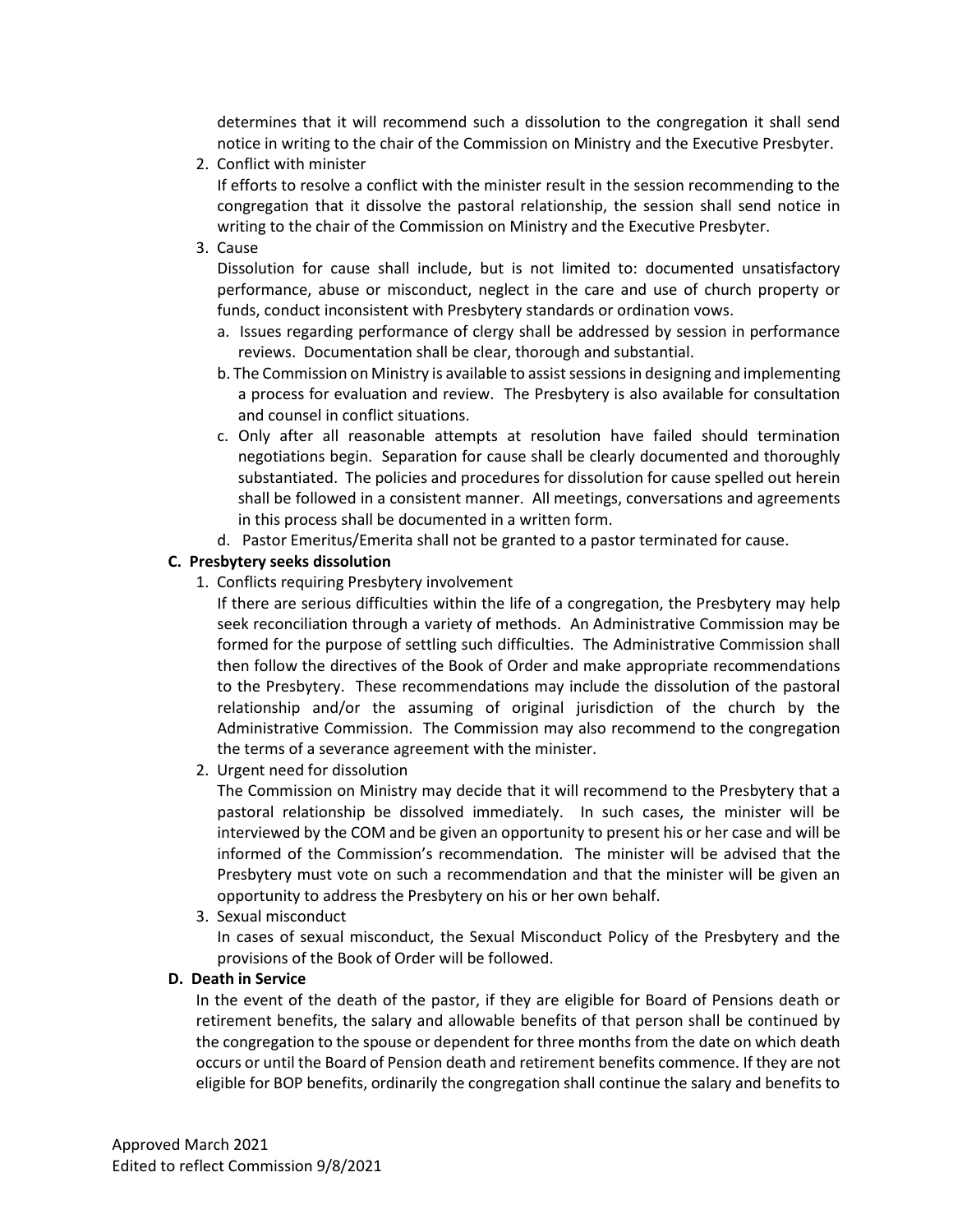the spouse or dependent for three months – or as negotiated with the Commission on Ministry.

## **E. Additional steps in the dissolution process**

After initial contact with the Commission on Ministry, the following procedures shall be followed:

- 1. The session, or a committee designated for this purpose, will negotiate a dissolution agreement with the minister on behalf of the congregation in accordance with Part IV. If the session chooses to appoint a committee to negotiate the dissolution agreement, then it must be approved by the session before moving forward. Following such approval, the session shall submit the proposed agreement to the Commission on Ministry for approval (usually at the time of requesting dissolution of the pastoral relationship.)
- 2. Upon approval of the proposed agreement by the Commission on Ministry, the session will call a meeting of the congregation for the purpose of approving the dissolution of the call. A copy of the approved dissolution agreement will be made available to the members of the congregation for informational purposes only no later than the date of the first call for the meeting.
- 3. The Commission on Ministry shall appoint a moderator for the congregational meeting. The congregation will vote on the dissolution of the call.
- 4. If the congregation approves the dissolution and the minister and congregation are in agreement, the Commission on Ministry may dissolve the relationship on behalf of the Presbytery and report their action at its next meeting. Otherwise, the dissolution will be presented to Presbytery for action at its next meeting.

## **V. Dissolution Agreement**

The dissolution agreement or agreements sets the terms for the termination of a pastoral relationship, and cover such matters as termination date, unused vacation pay, interim medical coverage, resolution of loans the minister may have from the congregation, and like matters. Settling these matters clearly and documenting the arrangements in writing avoid possible conflicts at the time of departure.

Severance payments for ministers not moving immediately to a new call are to serve as a bridge from one call to another in a vocation where the ability to move to a new position quickly is limited and are spelled out in the dissolution agreement.

The terms of dissolution shall be set forth in a written agreement. The terms are negotiated, in consultation with the Commission on Ministry, between the session, or a committee designated for this purpose, and the minister. The agreement is subject to approval of the Presbytery.

In determining the specific terms of dissolution consideration must be given to the reason(s) for dissolution, the financial ability of the congregation and the circumstances of the minister. The agreement shall include an effective date of dissolution.

## **A. Financial Terms**

1. Salary and Housing

The parties may agree to continuation of salary and housing allowance or use of manse beyond the date of dissolution, depending on the cause for dissolution.

a. Personal Reasons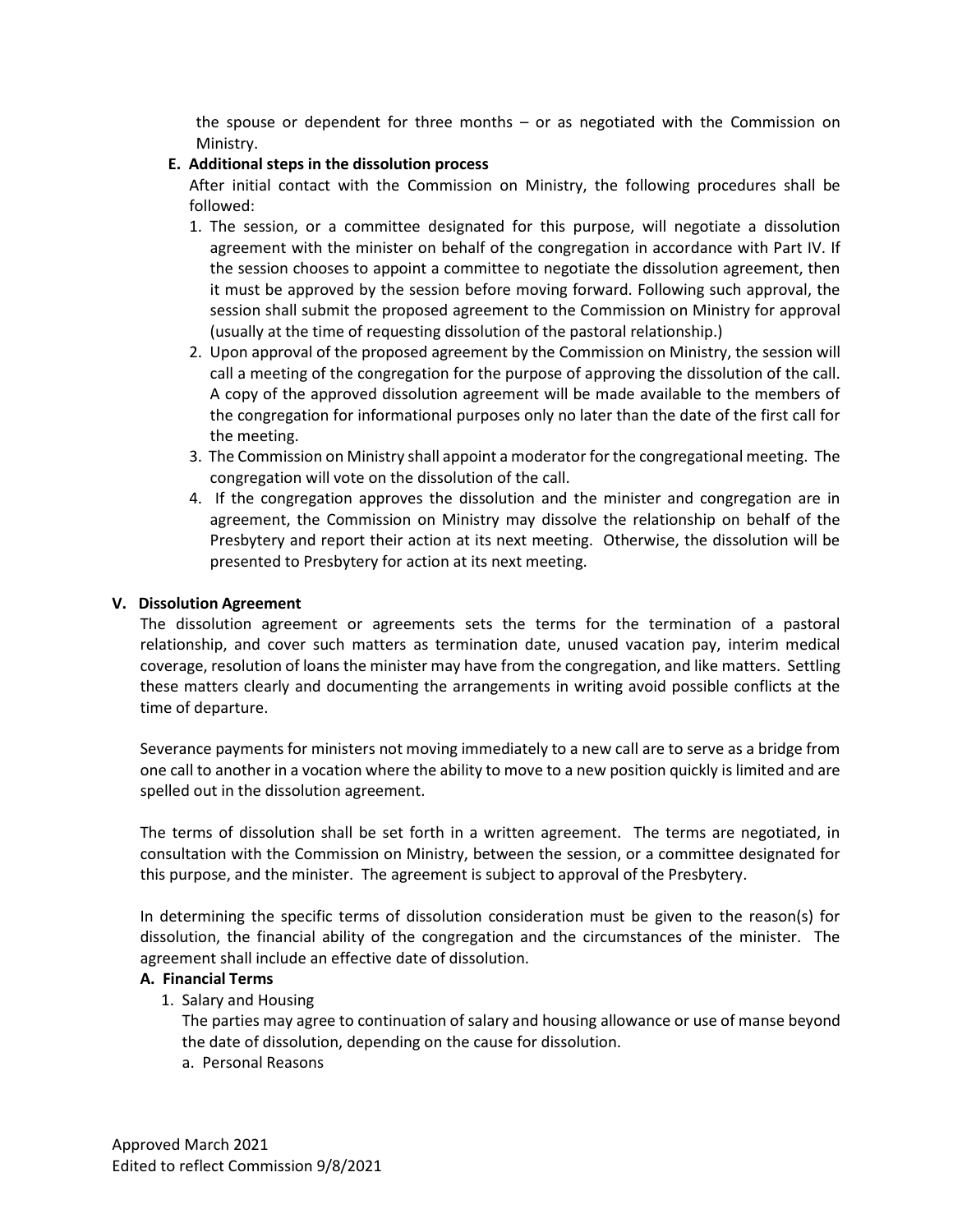When the minister seeks dissolution for purely personal reasons or to accept a new call, there shall be no continuation of salary and housing allowance beyond the date of dissolution. Use of a manse beyond the date of dissolution may be considered in the negotiations.

b. Dismissal for Cause

When the Pastoral Relationship is dissolved for cause, there shall ordinarily be no continuation of salary, housing allowance or manse use beyond the date of dissolution.

# c. Reduction in Force

Six months' notice or continuation of salary and housing allowance in lieu of notice will ordinarily be granted. If the minister has served the church for 10 years or more, up to 9 months may be considered.

## d. Conflict

When the dissolution is the result of conflict, the parties may negotiate continuation of salary and housing allowance. No more than six months continuation shall be granted. If the minister has served the church for ten years or more, up to nine months may be considered.

# **2. Vacation Leave**

Regardless of the reason for dissolution, all unused annual vacation leave shall be taken in advance of the date of dissolution or the cash equivalent paid. Entitlement to vacation leave at the time of dissolution shall be calculated on a pro rata basis. Vacation leave not taken in previous years shall not be compensated, unless otherwise agreed in the terms of call.

# **3. Study, Sick, or Sabbatical Leave**

Regardless of the reason for dissolution, there is no entitlement to study, sick, or sabbatical leave not taken in the ordinary course before dissolution and none shall be granted nor paid for at dissolution.

# **4. Professional Allowances**

Allowances for professional, travel, entertainment, books, or other expenses shall not be paid after the date of dissolution.

# **5. Pension/Medical**

Payments to the Board of Pensions shall be made coincident with any continuation of salary and housing allowance. When terms of call have included compensation for medical expenses not paid under the provisions of the Board of Pensions Medical Plan, this compensation may continue for the period of time that salary is to continue.

# **6. Loans/Equity Sharing**

Outstanding loans and equity sharing arrangements are to be settled at the time of dissolution in accordance with the loan or equity sharing agreement. Such loans are part of the terms of call of the pastor and any forgiveness of such loans, unless provided for in the loan documentation, constitutes a change in call that must be approved by the congregation and the Presbytery. The Commission on Ministry shall be consulted prior to negotiating any such agreement.

# **7. Arrangements for Payment when there is a Severance Agreement**

- a. When a minister finds full-time employment prior to the end of the agreement, the church's financial obligations shall end on the beginning date of new full-time employment. When a minister accepts new part-time employment, severance pay may be reduced by the pay received in such part-time employment. Note: this provision does not apply to any employment already maintained by a part-time or bivocational minister at the time of dissolution. The minister shall report all changes in employment status to the Commission on Ministry.
- b. Presbytery does not assume financial liability for severance agreements.